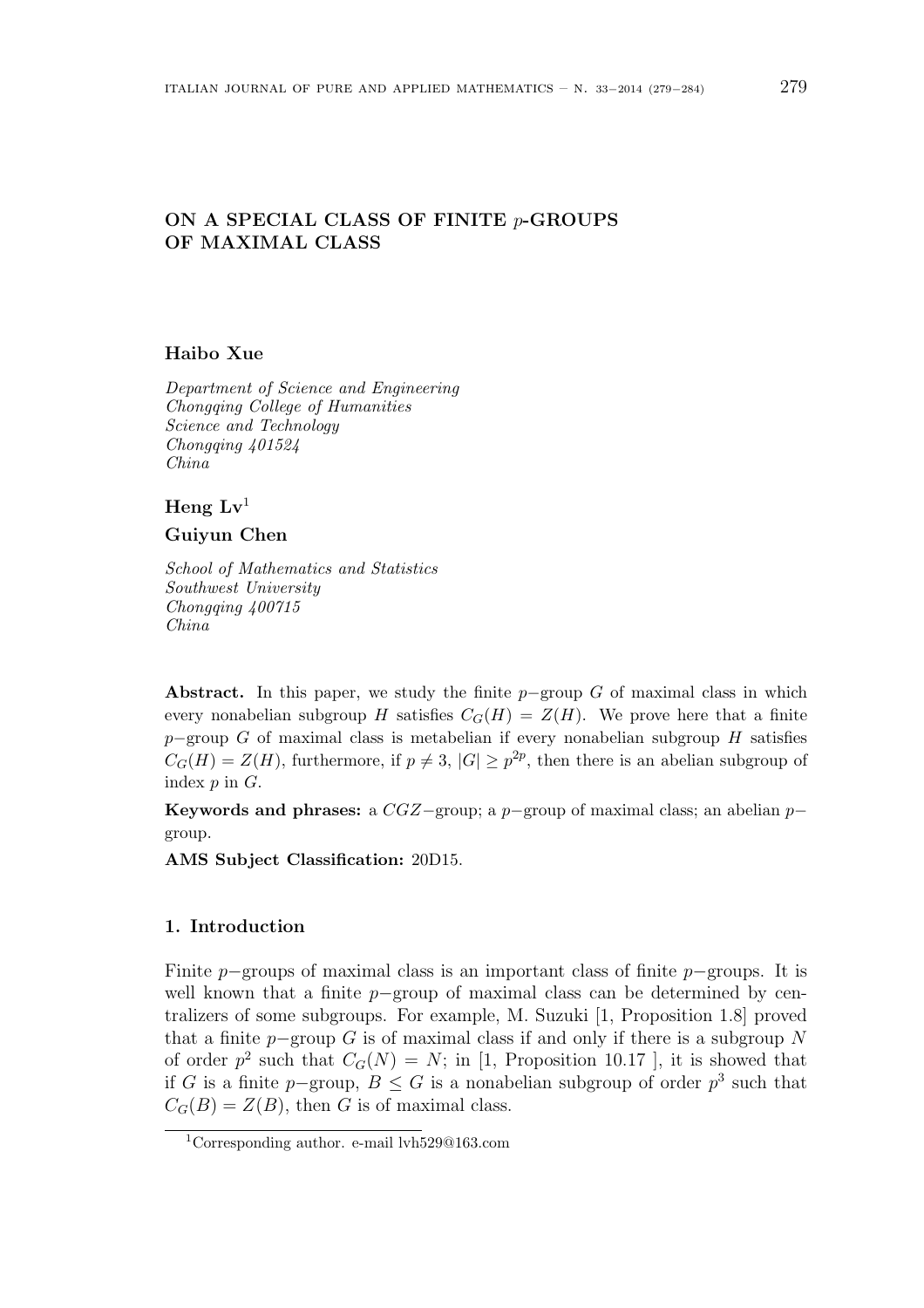In [1], it is posed the following problem: Classify every the finite  $p-$  group G all of whose every nonabelian subgroup H satisfies  $C_G(H) = Z(H)$ . In this paper, we will study this problem. For convenience, we give the following definition.

**Definition 1.** A nonabelian  $p$ –group G is called a  $CGZ$ –group if and only if every nonabelian subgroup H of G satisfies  $C_G(H) = Z(H)$ .

In this paper, we mainly study the finite CGZ−groups of maximal class. We get that a finite  $p$ −group G of maximal class is metabelian if G is a  $CGZ$ −group. Furthermore, if  $p \neq 3$  and  $|G| \geq p^{2p}$ , then there is an abelian subgroup of index p in G.

#### 2. Main results and proofs

**Lemma 2.1** Let G be a nonabelian p−group and let H be a nonabelian subgroup of G. If G is a CGZ-group, then H is also a CGZ-group.

**Proof.** Let  $H_1$  be a nonabelian subgroup of H. Since  $C_H(H_1) = H \cap C_G(H_1)$  and  $C_G(H_1) \leq H_1$ , we have  $C_H(H_1) \leq H_1$ . So H is also a  $CGZ$ -group.

**Proposition 2.2** Let G be a nonabelian p−group with  $exp(G) = p$ , where  $p \geq 3$ . Then G is a  $CGZ-qroup$  if and only if G is a finite p-group of maximal class, and there is an abelian subgroup of index p.

**Proof.** Since G is nonabelian, there is an element  $a \in Z_2(G) - Z(G)$  and  $b \in G$ such that  $ab \neq ba$ . We have that the subgroup  $H = \langle a, b \rangle$  is a nonabelian subgroup of order  $p^3$  with  $|Z(H)| = p$ . Since  $Z(G) \leq C_G(H) = Z(H)$ , then  $Z(G)$  has order p. By [1, Proposition 10.17], G is a p−group of maximal class.

Let N be a normal subgroup of order  $p^2$  and let  $K = C_G(N)$ . Then  $|G: K| \leq p$ . If K is not abelian, by Lemma 2.1, K is also a  $CGZ$ -group, similarly, we have  $|Z(K)| = p$ , which contradicts to  $N \leq Z(K)$ . So K is an abelian subgroup.

Conversely, if G is a finite  $p$ –group of maximal class, and G has a maximal abelian subgroup A with  $|G : A| = p$ . Then  $|Z(G)| = p$ . Let H be a nonabelian subgroup of G and let  $H_1 = A \cap H$ . Then  $|H : H_1| = p$  and there is an element  $x \in G - A$  such that  $H = \langle x, H_1 \rangle$ ,  $G = \langle A, x \rangle$ . It follows that  $H_1 \leq G$  and  $Z(G) \leq H_1$ . We see that

$$
A \geq C_G(H) = C_G(x) = C_A(x) = Z(G).
$$

Clearly  $C_H(x) = Z(H) \leq Z(G) = C_G(x)$ . Hence we have  $C_G(H) = Z(H) = Z(G)$ and G is a  $CGZ$ -group.

Noticing that a p-group G of maximal class with  $|G| \geq p^{p+1}$  has an element g of order  $p^2$ , we have by Proposition 2.2, that if a nonabelian p–group G with  $\exp(G) = p$  and G is a  $CGZ$ -group, then  $|G| \leq p^p$ .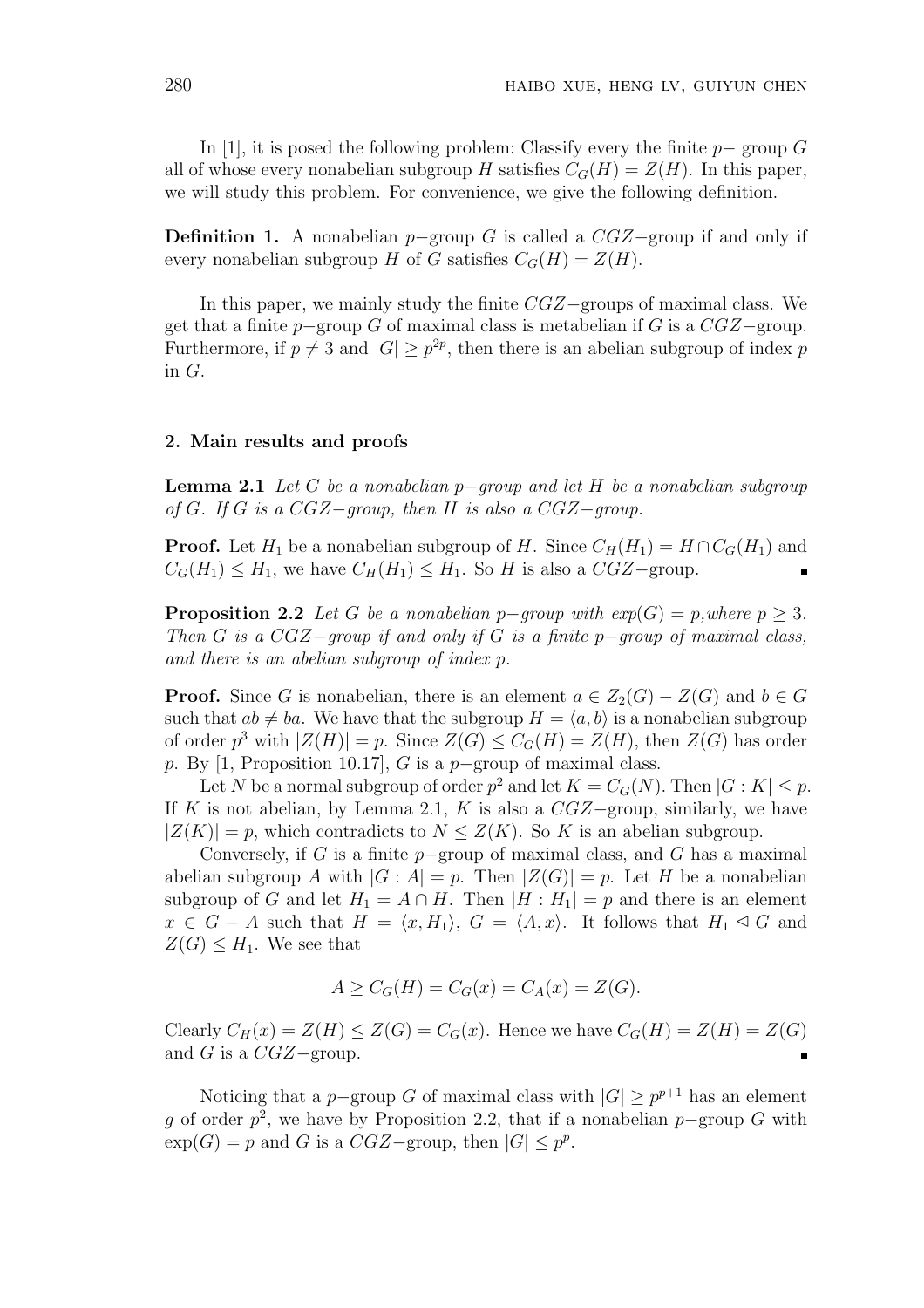**Lemma 2.3** Let G be a nonabelian p-group. If G is a  $CGZ-qroup$  and  $\Omega_1(G) \cap Z(G)$  has an elementary abelian subgroup of order  $\geq p^3$ , then  $\Omega_1(G) \leq$  $Z(G)$  and  $|\Omega_1(G)| = p^3$ .

**Proof.** Let  $N = \Omega_1(G) \cap Z(G)$ . If there is an element x of order p such that  $x \notin Z(G)$ , then there is an element  $y \in Z_2(G) - Z(G)$  of order p. We can get an element  $y_1 \in G$  such that  $[y, y_1] \neq 1$ . Let  $H = \langle y, y_1 \rangle$ . Then  $|\Omega_1(H)| \leq p^3$ and  $y \in \Omega_1(H)$ . We have that the subgroup N is not contained in H, which contradicts to  $N \leq C_G(H)$ . It follows that  $\Omega_1(G) \leq Z(G)$ .

Let K be a minimal nonabelian subgroup of G. Then  $|\Omega_1(K)| \leq p^3$ . Since  $\Omega_1(G) \leq C_G(K)$ , we have  $|\Omega_1(G)| = p^3$ .

For convenience, we give the following two lemmas.

**Lemma 2.4** [3, lemma 14.14] Let G be a finite p−group of maximal class. If  $|G| \leq p^{p+1}$ , then  $exp(G') \leq p$ .

**Lemma 2.5** [4] Let G be a finite p-group of maximal class and order  $p^m$ , where  $p > 2$ ,  $m > p + 1$ . Then G is irregular and

- (a) Let  $G_1$  be a maximal subgroup of G. Then  $G_1$  is either of maximal class or regular with  $|G_1 : \mathcal{O}_1(G_1)| = p^{p-1}$ .
- (b) If  $N \trianglelefteq G$  is of order  $p^{p-1}$ , then  $exp(N) = p$ .
- (c)  $[G_i, G_{j+1}] \leq G_{i+j+1}.$

**Proposition 2.6** Let G be a finite p-group of maximal class. If G is a  $CGZ$ -group, then  $G'$  is abelian.

**Proof.** If  $|G| \leq p^5$ , it is easy to see that G' is abelian. If  $p = 2$ , by [5], G has a cyclic subgroup of index 2. By [2, Theorem 6], for a 3-group  $G$  of maximal class, G' is also abelian. Hence we only need to consider the cases  $|G| \geq p^6$  and  $p \geq 5$ .

Suppose that  $|G| \leq p^{p+1}$ . By Lemma 2.4, we have  $\exp(G') = p$ . Let N be a normal subgroup of order  $p^2$ . Then  $|G: C_G(N)| \leq p$ . Note that G is a p-group of maximal class, we have  $N \leq G'$  and  $|Z(G')| \geq p^2$ . By Proposition 2.2 we get that  $G'$  is abelian.

Suppose that  $|G| \geq p^{p+2}$ . Let M be a normal subgroup of order  $p^3$ . Then  $M = G_{n-3} \leq G' = G_2$ . By Lemma 2.5,  $[G_2, G_{n-3}] \leq G_n = 1$ , we have that  $M \leq Z(G')$ . It follows from Lemma 2.5 that  $|\Omega_1(G')| = p^{p-1}$ . By Lemma 2.3, we have that  $G'$  is abelian.

By [3, Theorem 14.11], if G is a finite  $p$ –group of maximal class and of order  $p^n$  in which G' is abelian, then  $C_G(G_i/G_{i+2}) = C_G(G_j/G_{j+2})$  for positive numbers  $1 \leq i, j \leq n-2$ . Hence we have the following corollary.

Corollary 2.7 Let G be a finite p-group of maximal class of order  $p^n$ . If G is a CGZ–group, then  $C_G(G_i/G_{i+2}) = C_G(G_i/G_{i+2})$  for every positive numbers  $1 \le i, j \le n-2.$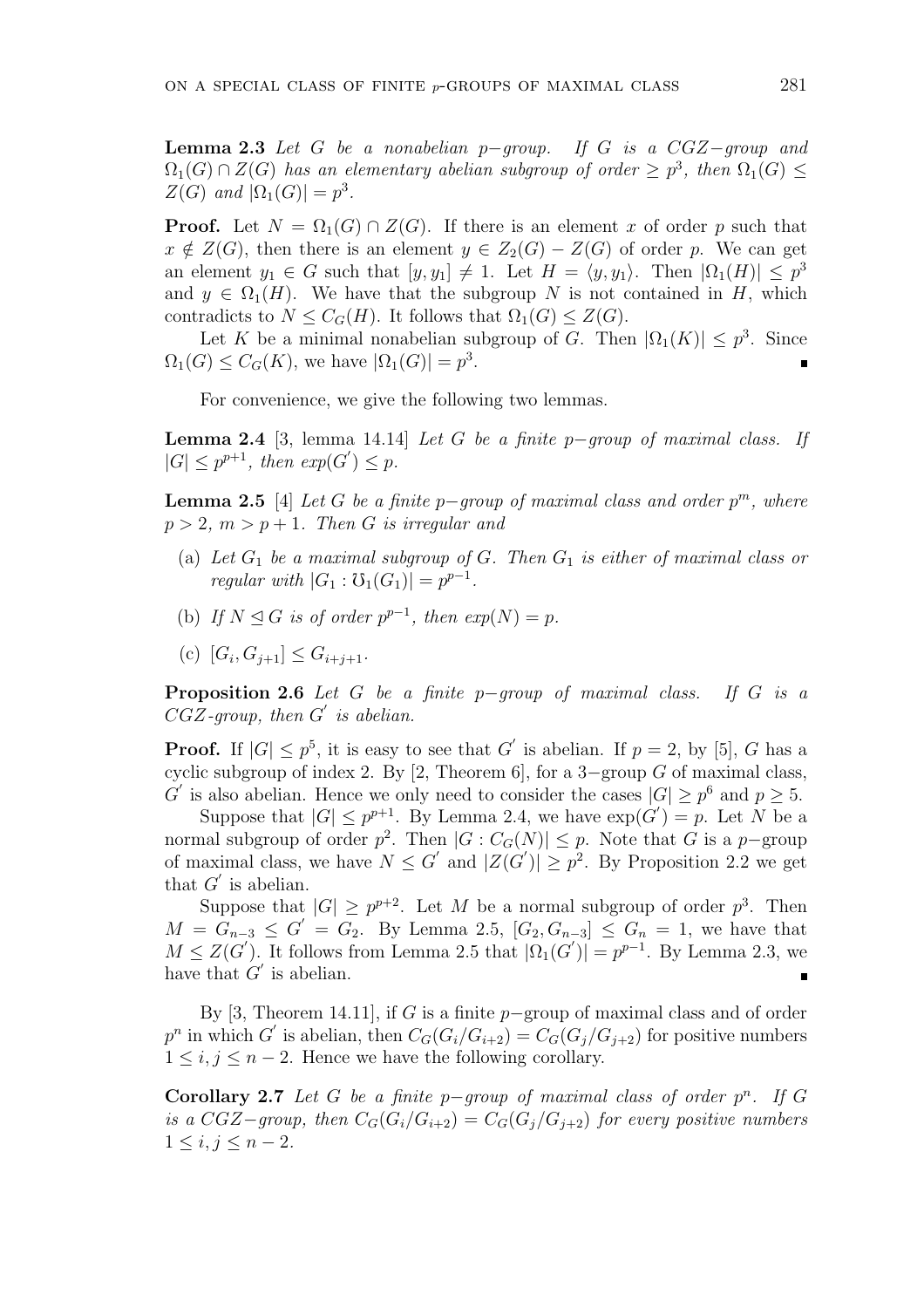Proposition 2.8 Let G be a finite 3−group of maximal class. Then G is a  $CGZ-qroup.$ 

**Proof.** Suppose  $|G| \leq 3^4$ . Then G has an abelian subgroup of index 3 in G. It is easy to get that  $G$  is a  $CGZ$ -group.

Now, suppose  $|G| \geq 3^5$ . Let  $H < G$  be a nonabelian subgroup. Then  $H \leq M$ , where  $M$  is a maximal subgroup of  $G$ . By Lemma 2.5,  $M$  is either of maximal class or regular with  $|M : \mathfrak{V}_1(M)| = 3^2$ . By [2, Theorem 6], G is metabelian, thus G' is abelian and  $|M: G'| = 3$ . If M is regular, then M is metacyclic subgroup since  $|M : \mathfrak{O}_1(M)| = 3^2$ . It follows that M is a minimal nonabelian subgroup. Hence  $H = M$ , we have that  $C_G(H) = Z(H)$ . Suppose that M is a 3-group of maximal class. Let  $H_1 = H \cap G'$ . Then there is an element  $x \in M$  such that  $M = \langle x, G' \rangle$  and  $H = \langle x, H_1 \rangle$ , where  $|H : H_1| = 3$ . We have that

$$
G' \ge C_M(H) = C_M(x) = Z(H).
$$

If  $C_G(H) \neq Z(H)$ , there is an element  $y \in G - M$  such that  $y \in C_G(H)$ . Note that

$$
G = \langle y, M \rangle = \langle x, y, G' \rangle = \langle x, y \rangle,
$$

we have that G is abelian, a contradiction. Hence  $C_G(H) = Z(H)$  and G is a CGZ−group.

Since the finite 2−groups of maximal class are classified and every finite 2−group of maximal class has a cyclic subgroup of index 2 (see [5]). From the proof of Proposition 2.2, we have that all finite 2−groups of maximal class are CGZ−groups. Proposition 2.8 shows that all finite 3−group of maximal class are  $CGZ$ –groups too. So we assume in following theorem that  $p \geq 5$ .

**Theorem 2.9** Let G be finite p-group of maximal class, where  $p > 5$ . If G is a  $CGZ-group$  of order  $p^n > p^{2p}$ , then G has an abelian subgroup of index p.

**Proof.** Let M be a normal subgroup of order  $p^3$ . Note that  $|G| = p^n \geq p^{2p}$  and  $p \geq 5$ . By Lemma 2.5, G has a normal subgroup T of order  $p^{p-1}$  and  $\exp(T) = p$ . It is easy to see that  $M \leq T$  and then M is an elementary abelian subgroup. Suppose that

$$
M = \langle x \rangle \times \langle y \rangle \times \langle z \rangle,
$$

where  $x \in Z_3(G) - Z_2(G), y \in Z_2(G) - Z(G), z \in Z(G)$ . Then  $Z(G) = G_{n-1} = \langle z \rangle$ . Let  $N = \langle y \rangle \times \langle z \rangle$ . We have  $N = Z_2(G) \trianglelefteq G$ .

By Corollary 2.7,  $C_G(G_i/G_{i+i}) = C_G(G_i/G_{i+2})$  for positive numbers  $1 \leq i$ ,  $j \leq n-2$ . It follows that

$$
C_G(M/Z(G)) = C_G(N).
$$

Let  $G_1 = C_G(N)$ , then  $|G: G_1| = p$ . Hence there are two elements  $a, b \in G$  such that  $G = \langle a, b \rangle$  and  $G_1 = \langle b, G' \rangle$ . Since  $N \leq Z(G_1)$  is of order  $\geq p^2$ , then  $G_1$  is not of maximal class. By Lemma 2.5,  $G_1$  is a regular  $p-$  subgroup.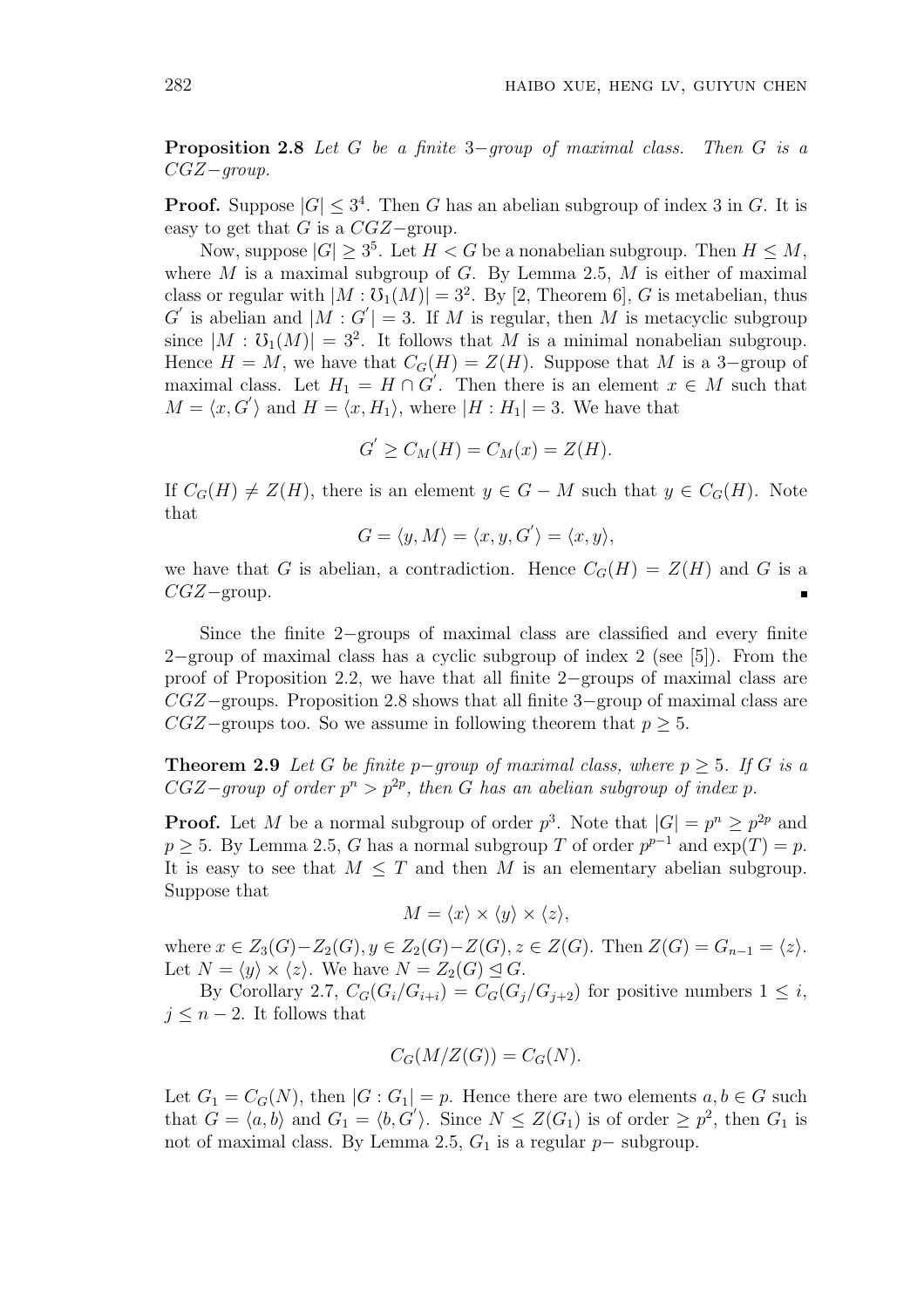Let  $H = \langle x, b \rangle$ . Notice that  $G_1 = C_G(M/Z(G))$ , we have  $[x, b] \in Z(G)$ . Suppose that  $[x, b] = 1$ . Since  $|G_1 : G'| = p$  and  $G'$  is abelian, one has that  $x \in Z(G_1)$ , it follows that  $M \leq Z(G_1)$ . By Lemma 2.3,  $G_1$  is abelian.

Suppose that  $[x, b] \neq 1$ . Now  $\text{cl}(H) = 2$ . It follows from  $C_G(M/Z(G)) =$  $C_G(N) = G_1$  that  $[x, b] \in Z(G)$ . We have that  $H' = Z(G)$  has order p. Hence H is a minimal nonabelian p-subgroup, and we have  $Z(H) = \langle b^p, z \rangle$ . Assume that  $z \in \langle b^p \rangle$ , then  $Z(H) = \langle b^p \rangle$ . But

$$
N \leq Z(G_1) \leq C_{G_1}(H) = Z(H),
$$

a contradiction. Hence  $z \notin \langle b^p \rangle$ , and then  $Z(H) = \langle b^p \rangle \times \langle z \rangle$ . Since  $|G_1 : G'| = p$ and G' is abelian. We have  $b^p \in G'$ , and then  $b^p \in Z(G_1)$ . Similarly,  $(b^g)^p =$  $(b^p)^g \in Z(G_1)$  for every element  $g \in G$ . Since  $Z(G_1) \leq C_{G_1}(H) \leq Z(H)$ , it follows that  $(b^p)^g \in Z(H)$ . Assume that  $|b^p| \geq p^2$ . Then  $(b^p)^g = (b^p)^{l_1} z^{l_2}$ , where  $(l_1, p) = 1$ . It follows that  $\langle b^{p^2} \rangle = \langle (b^{p^2})^g \rangle$ , so  $\langle b^{p^2} \rangle \leq G$ . By the hypothesis, G is a p–group of maximal class, surely  $|Z(G)| = p$ . Notice that we have proved that  $\langle b^p \rangle \cap Z(G) = 1$ , we get  $b^{p^2} = 1$ . Since  $G_1 = \langle b \rangle G'$  and  $G' = \langle [b, a] \rangle^G$ , we have by Lemma 2.5, that  $G_1$  is regular and  $|\Omega_1(G_1)| \leq p^{p-1}$ . Hence  $\exp(G_1) \leq p^2$  and  $|G_1 : \mathcal{O}_1(G_1)| = |\Omega_1(G_1)|$ , consequently  $\mathcal{O}_1(G_1) \leq \Omega_1(G_1)$ . It follows that

$$
|G_1| = |\mathcal{V}_1(G_1)||\Omega_1(G_1)| \le p^{2p-2}.
$$

We have  $|G| \leq p^{2p-1}$ , which contradicts to the hypothesis that  $|G| \geq p^{2p}$ .

**Remark.** There exists a finite  $p$ -group G of maximal class which is also a  $CGZ$ -group, but G has no abelian subgroup of index p in G and  $|G| < p^{2p}$ . For example,

$$
G = \langle a, b, c, d | a^{p^2} = b^p = c^p = d^p = 1, [b, a] = c, [c, a] = d, [c, b] = a^p, [d, b] = a^p, [d, a] = 1 \rangle,
$$

where  $p \geq 5$ . We have G is a p-group of maximal class with  $|G| = p^5$ , and G is a  $CGZ$ -group without any abelian subgroup of index p in G.

Acknowledgement. This work is supported by National Natural Science Foundation of China (11471226, 11271301) and Natural Science Foundation of CQC-STC (cstc 2014 jcyj A 00010).

## References

- [1] BERKOVICH, Y., Groups of prime power order (Vol. 1), Walter de Gruyter. Berlin, 2008.
- [2] BLACKBURN, N., On prime power groups in which the derived group has two generators, Proc. Cambridge Phil. Soc., 53 (1957), 19-27.